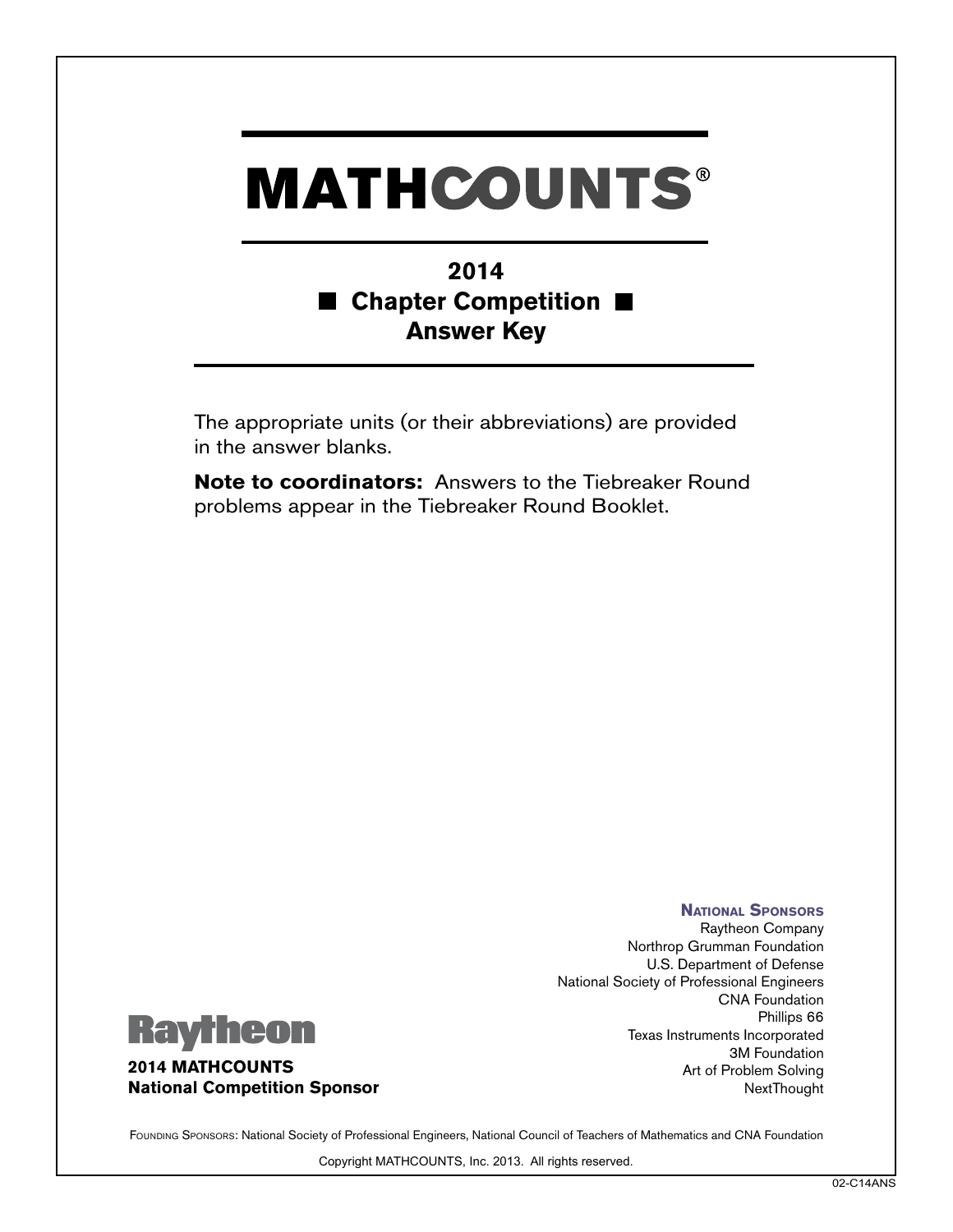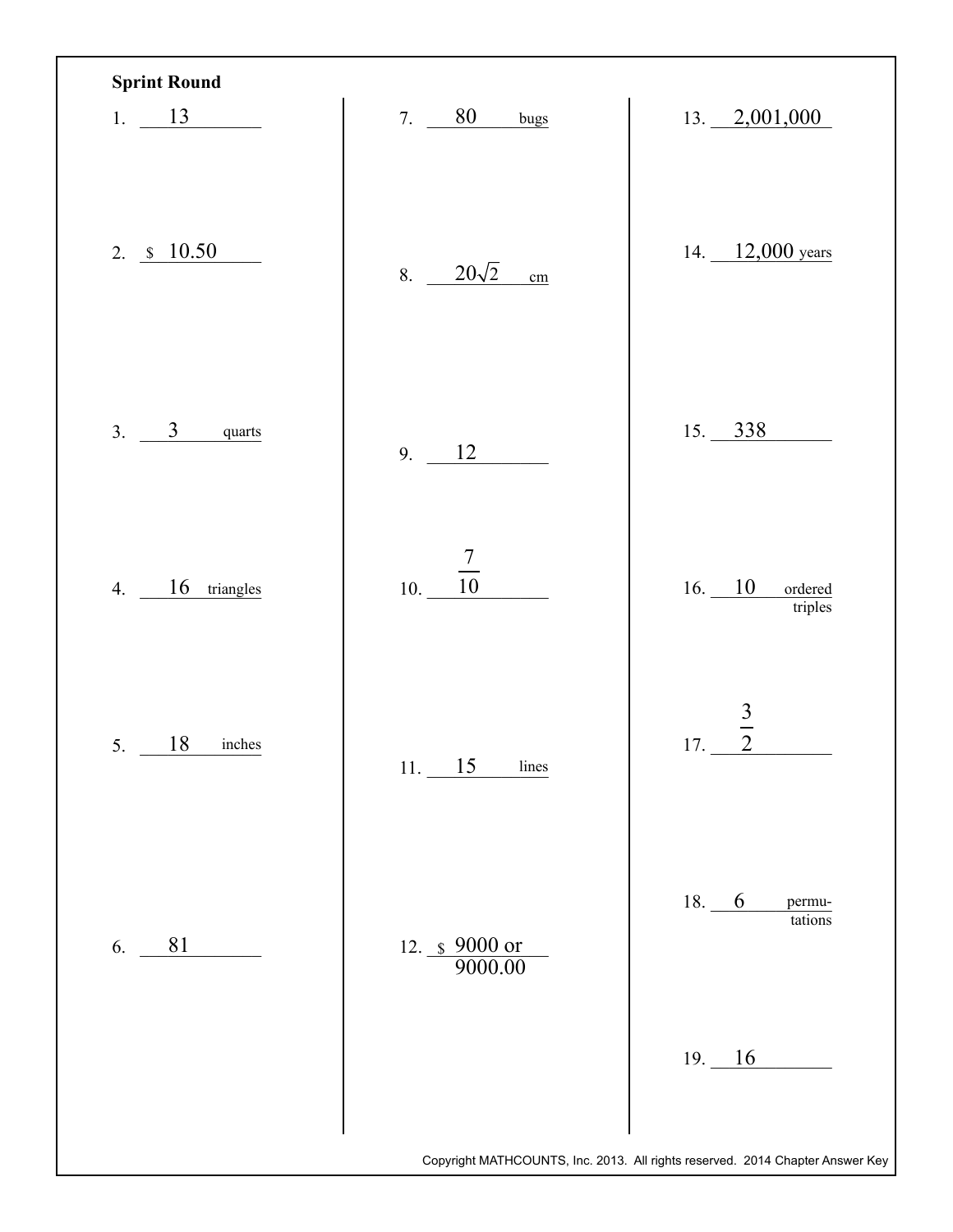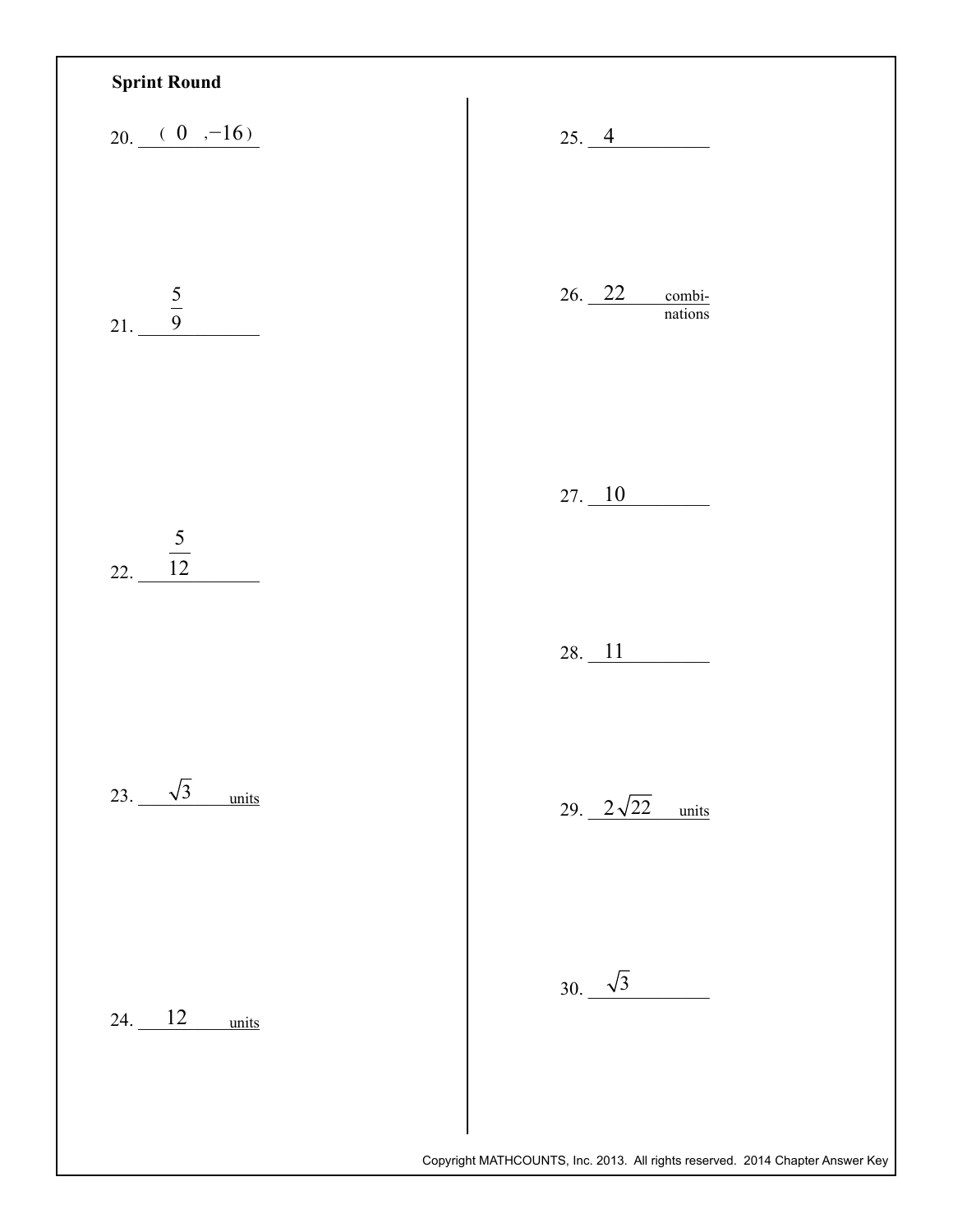|    |    | <b>Target Round</b> |    |                   |    |    |                 |    |             |                                                                               |
|----|----|---------------------|----|-------------------|----|----|-----------------|----|-------------|-------------------------------------------------------------------------------|
| 1. | 9  | marbles             | 3. | <b>12</b><br>ways | 5. | 21 |                 | 7. | $6\,$       | unit                                                                          |
|    |    |                     |    |                   |    |    |                 |    |             | $\overline{\text{cubes}}$                                                     |
|    |    |                     |    |                   |    |    |                 |    |             |                                                                               |
|    |    |                     |    |                   |    |    |                 |    |             |                                                                               |
|    |    |                     |    |                   |    |    |                 |    |             |                                                                               |
|    |    |                     |    |                   |    |    |                 |    |             |                                                                               |
|    |    |                     |    |                   |    |    |                 |    |             |                                                                               |
|    |    |                     |    |                   |    |    |                 |    |             |                                                                               |
|    |    |                     |    |                   |    |    |                 |    |             |                                                                               |
|    |    |                     |    |                   |    |    |                 |    |             |                                                                               |
|    |    |                     |    |                   |    |    |                 |    |             |                                                                               |
| 2. | 13 |                     | 4. | 33 quantities     | 6. | 12 | $\,\mathrm{cm}$ | 8. | $3\sqrt{3}$ | units <sup>2</sup>                                                            |
|    |    |                     |    |                   |    |    |                 |    |             |                                                                               |
|    |    |                     |    |                   |    |    |                 |    |             |                                                                               |
|    |    |                     |    |                   |    |    |                 |    |             |                                                                               |
|    |    |                     |    |                   |    |    |                 |    |             |                                                                               |
|    |    |                     |    |                   |    |    |                 |    |             |                                                                               |
|    |    |                     |    |                   |    |    |                 |    |             |                                                                               |
|    |    |                     |    |                   |    |    |                 |    |             |                                                                               |
|    |    |                     |    |                   |    |    |                 |    |             |                                                                               |
|    |    |                     |    |                   |    |    |                 |    |             |                                                                               |
|    |    |                     |    |                   |    |    |                 |    |             | Copyright MATHCOUNTS, Inc. 2013. All rights reserved. 2014 Chapter Answer Key |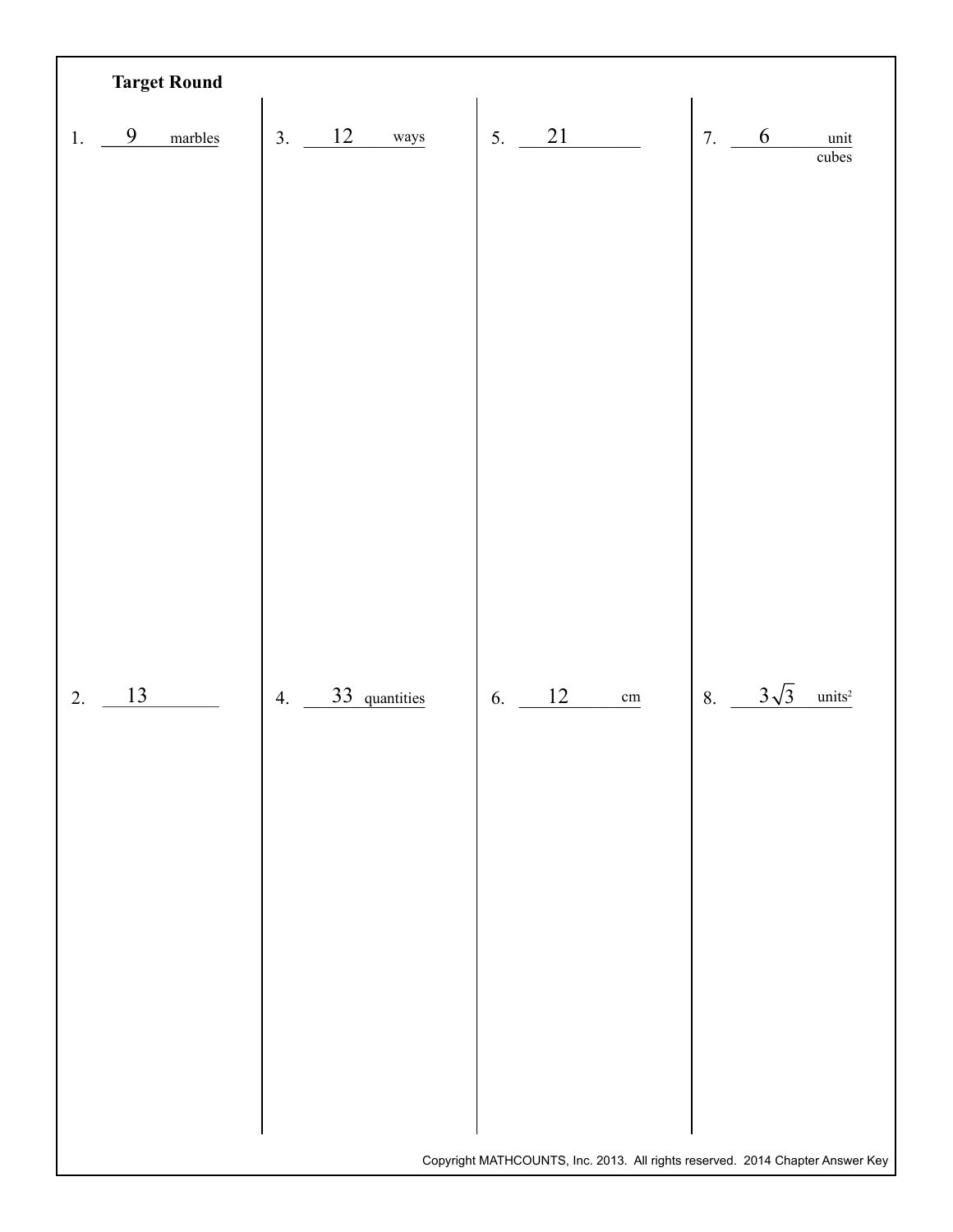| <b>Team Round</b>               |                                                                               |
|---------------------------------|-------------------------------------------------------------------------------|
| 1. $49$<br>units <sup>2</sup>   | 6. $8$ primes                                                                 |
|                                 |                                                                               |
|                                 |                                                                               |
|                                 |                                                                               |
| 2.<br>44.4                      | 7. 728 integers                                                               |
|                                 |                                                                               |
|                                 | 87<br>8.<br>points                                                            |
| 105<br>3.<br>$\texttt{routers}$ |                                                                               |
|                                 |                                                                               |
| 100<br>shirts                   | 9. $360$ integers                                                             |
| 4.                              |                                                                               |
|                                 | $rac{5}{3}$                                                                   |
| 5.<br>$\overline{4}$<br>years   | 10.                                                                           |
|                                 |                                                                               |
|                                 | Copyright MATHCOUNTS, Inc. 2013. All rights reserved. 2014 Chapter Answer Key |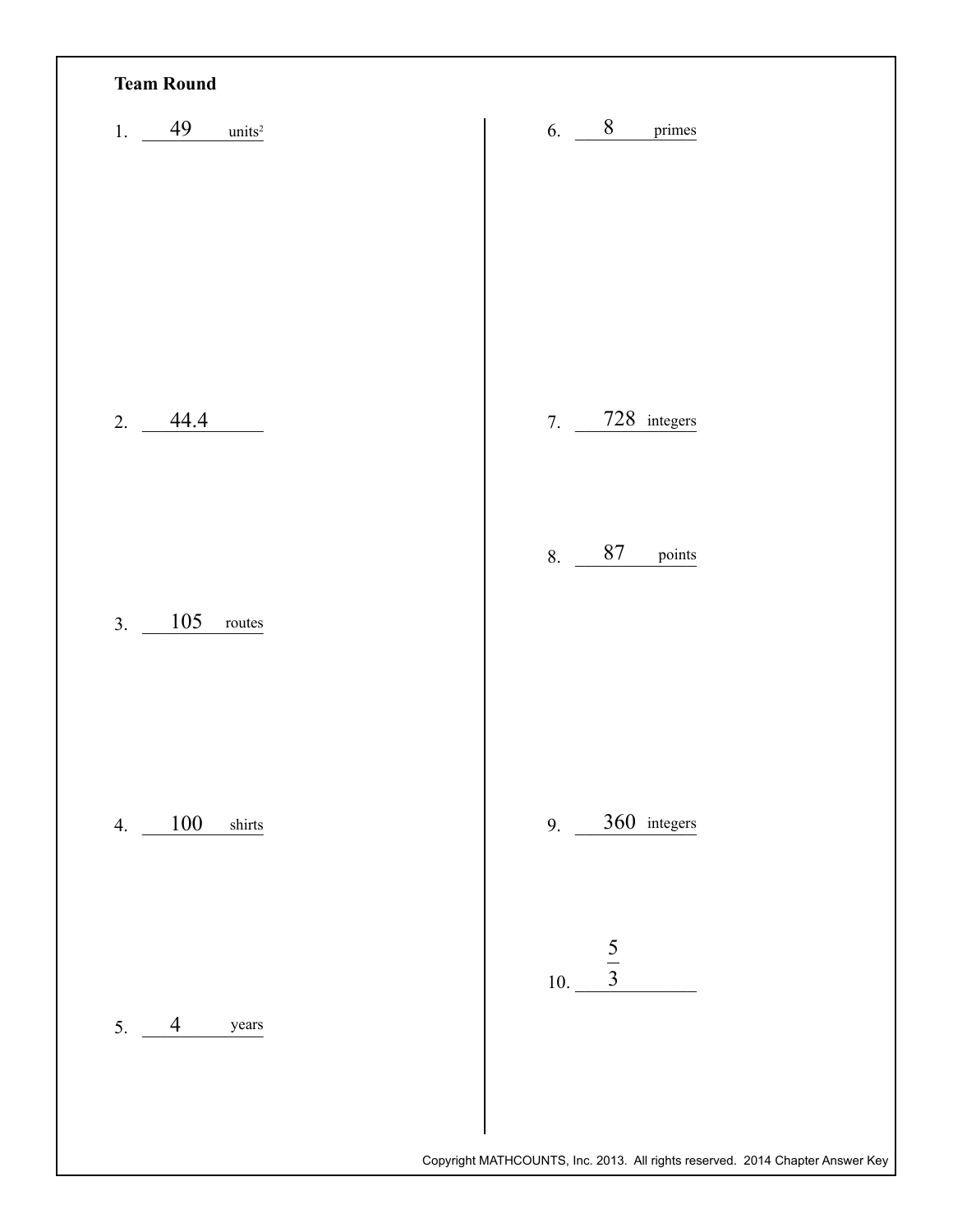## **Countdown Round**

| 1. $56 \text{ (minutes)}$        | 21. 11 (inches)           |
|----------------------------------|---------------------------|
| 2. $9\pi \, (\text{cm}^2)$       | 49<br>22. 20              |
| 3.6                              | $23. -1$                  |
| 4. $24$ (pounds)                 | 24. 1624 (votes)          |
| $5.$ 150 (degrees)               | 25.39                     |
| 6. $1$                           | 26. 163 (pounds)          |
| 7. 20 (dollars)                  | 27. 81 (campers)          |
| $8. 4 \left(\text{units}\right)$ | 28. 9 (integers)          |
| 9. $70$ (percent)                | 29.4                      |
| 10.12                            | 30.25                     |
| 11. 487 (books)                  | 31.9                      |
| $12. \overline{3}$               | 32.3                      |
| 13. $31$ (zeros)                 | 33. 2010                  |
| 14. $20$ (sides)                 | 34.2                      |
| $15. 30 \text{ (cubes)}$         | $35. \ \ \ \frac{228}{ }$ |
| $16. \; 1$                       | 36. 36                    |
| 17. 44 (dollars)                 | 37. 15 (miles)            |
| 18. 72 $(cm^2)$                  | 38. 998,001               |
|                                  |                           |
| 19.25                            | 39.8                      |
| 20. 128                          | 40. $8$ (pieces)          |

Copyright MATHCOUNTS, Inc. 2013. All rights reserved. 2014 Chapter Answer Key